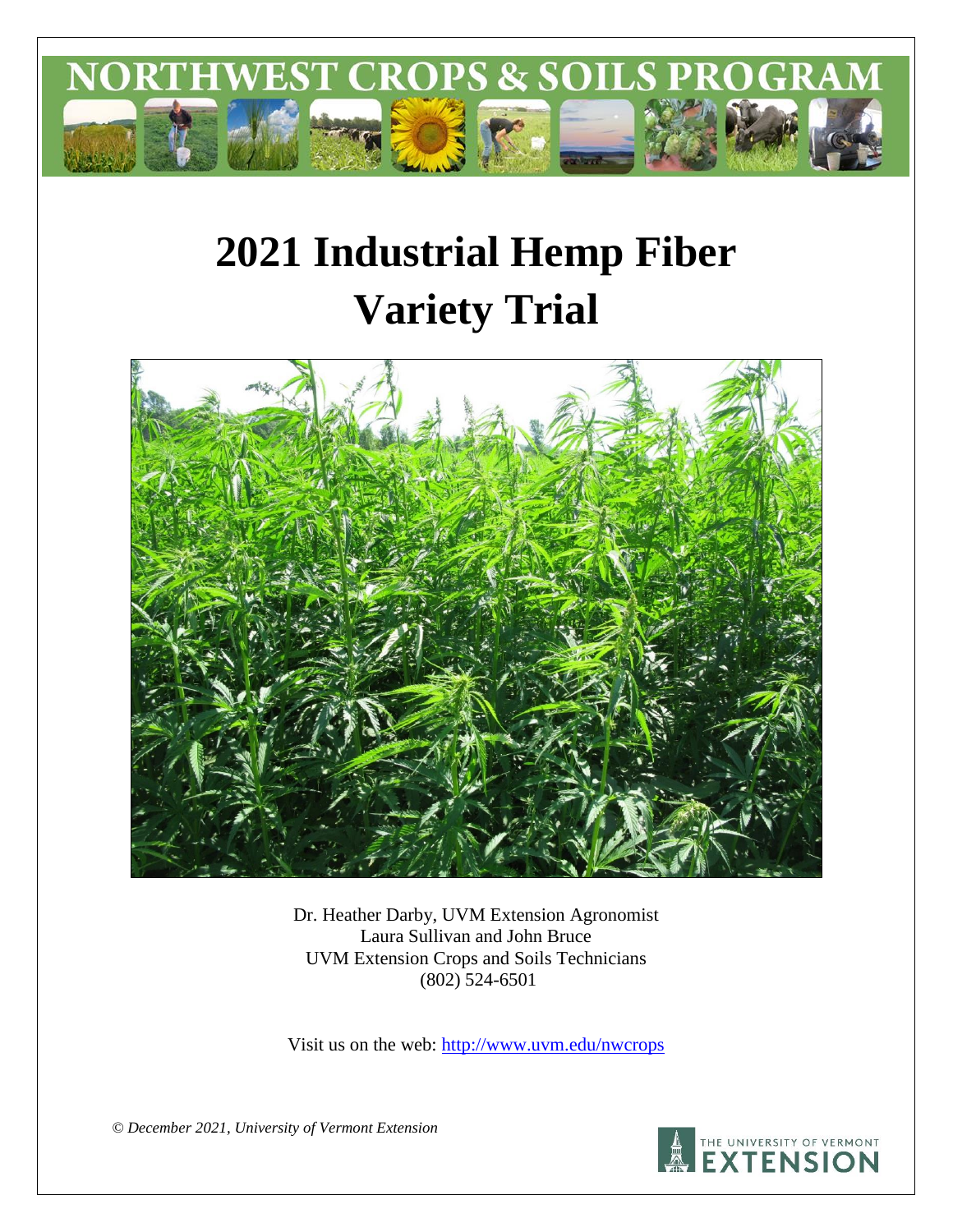## **2021 INDUSTRIAL HEMP FIBER VARIETY TRIAL Dr. Heather Darby, University of Vermont Extension heather.darby[at]uvm.edu**

Hemp is a non-psychoactive variety of *cannabis sativa L*. The crop is one of historical importance in the U.S. and reemerging in worldwide importance as manufacturers seek hemp as a renewable and sustainable resource for a wide variety of consumer and industrial products. The fiber has high tensile strength and can be used to create a variety of goods. Hemp fiber consists of two types: bast and hurd. The bast fiber are the long fibers found in the bark of hemp stalks and are best suited for plastic bio-composites for vehicles, textiles, rope, insulation, and paper. The hurd fiber are short fibers found in the core of the stem and are suited for building materials, such as hempcrete and particle boards, bedding materials, and absorbents.

For decades, U.S. entrepreneurs have been importing hemp from China, Eastern Europe and Canada. Industrial hemp is poised to be a "new" cash crop and market opportunity for Vermont farms that is versatile and suitable for rotation with other small grains and grasses. To help farmers succeed, agronomic research on hemp is needed, as much of the historical production knowledge for the region has been lost. In this trial, we evaluated hemp fiber varieties to determine best cultivars for the region.

# **MATERIALS AND METHODS**

#### **Table 1. Agronomic information for the industrial hemp fiber variety trial 2021, Alburgh, VT.**

| Location                          | <b>Borderview Research Farm</b>       |  |  |
|-----------------------------------|---------------------------------------|--|--|
|                                   | Alburgh, VT                           |  |  |
| Soil type                         | Covington silty clay loam, 0-3% slope |  |  |
| Previous crop                     | Winter grains                         |  |  |
| Plot size (ft)                    | $5 \times 20$                         |  |  |
| <b>Planting date</b>              | $8-J$ un                              |  |  |
| <b>Row spacing</b>                | 7"                                    |  |  |
| <b>Planting equipment</b>         | Great Plains NT60 Cone Seeder         |  |  |
| Seeding rate (live seeds $ft-2$ ) | 40                                    |  |  |
| <b>Mowing date</b>                | 16 & 17-Aug                           |  |  |

A trial was conducted at Borderview Research Farm in Alburgh, Vermont (Table 1) to evaluate the impact of variety on hemp fiber yield. The experimental design was a randomized complete block with four replications. There were thirteen hemp varieties evaluated (Table 2) in the trials. Seeding rates were adjusted for germination rates and a mortality rate of 30%. The typical seeding rate used by hemp fiber growers is between 40 and 60 lbs ac<sup>-1</sup>. The trial was planted at a rate of 38.1-54.8 lbs ac<sup>-1</sup> (250 live seeds m<sup>-2</sup> or approximately 40 seeds sq ft<sup>-2</sup>) on 8-Jun into 5'x 20' plots.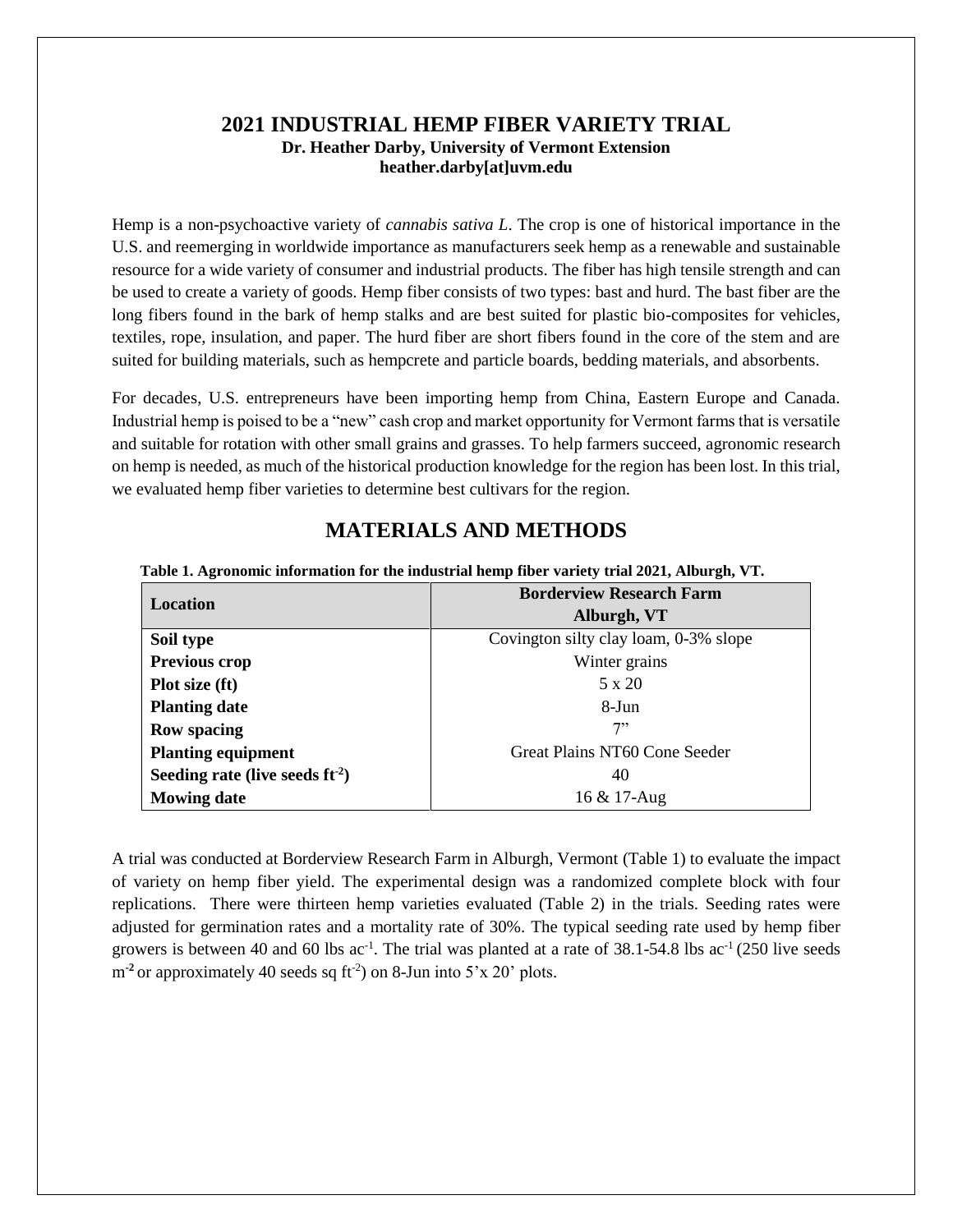| <b>Variety</b>  | Days to seed maturity | <b>Seed supplier</b>      |
|-----------------|-----------------------|---------------------------|
| Bialobrzeskie   | 130                   | King's Agriseeds          |
| Felina 32       | 135                   | HempIt                    |
| H51             | 120-125               | <b>Fiacre Enterprises</b> |
| Hlesia          | 115-120               | <b>Fiacre Enterprises</b> |
| Hliana          | 115-120               | <b>Fiacre Enterprises</b> |
| Futura 75       | 140                   | HempIt                    |
| Altair          | 105                   | UniSeeds/Seedway          |
| Anka            | 110                   | UniSeeds/Seedway          |
|                 |                       | Parkland Industrial Hemp  |
| Joey            | 110-120               | Growers/King's Agriseeds  |
|                 |                       | Parkland Industrial Hemp  |
| Lara            | 100-120               | Growers/King's Agriseeds  |
|                 |                       | Parkland Industrial Hemp  |
| Canda           | 100-120               | Growers/King's Agriseeds  |
| <b>NWG 4113</b> | 110                   | New West Genetics         |
| Fedora 17       | 130                   | UniSeeds/Seedway          |

**Table 2. Hemp varieties evaluated in the industrial hemp fiber trial 2021, Alburgh, VT.**

On 7-Jul, the trial received 100 lbs ac<sup>-1</sup> of nitrogen fertilizer in the form of 220 lbs of urea (46-0-0). Fertility amendments were based on soil test results indicating that no additional fertility was required for potassium or phosphorus.

On 24-Jun, plant populations were recorded by counting the number of plants in a foot-long section of the row, two times per plot. Prior to mowing, five randomly selected plant heights and stem diameters were recorded on 16-Aug within each plot. Additionally, on the same day, wet weight harvest yields were calculated by sampling the hemp biomass within a  $0.25$  m<sup>2</sup> quadrat. Harvest moisture was calculated by taking a subsample of hemp biomass and drying it at 105<sup>°</sup> F until it reached a stable weight. On 17-Aug, five plants were selected at random from each plot and run through a custom-built decorticator (Image 1). While the stalks were still fresh, they were weighed and decorticated to separate the bast and hurd fibers. As the stalks passed between the two moving gears, hurd fiber broke away and dropped to a bucket placed underneath. The bast and hurd were weighed to determined varietal differences.



**Image 1. Custom built decorticator, Alburgh, VT, 2017.**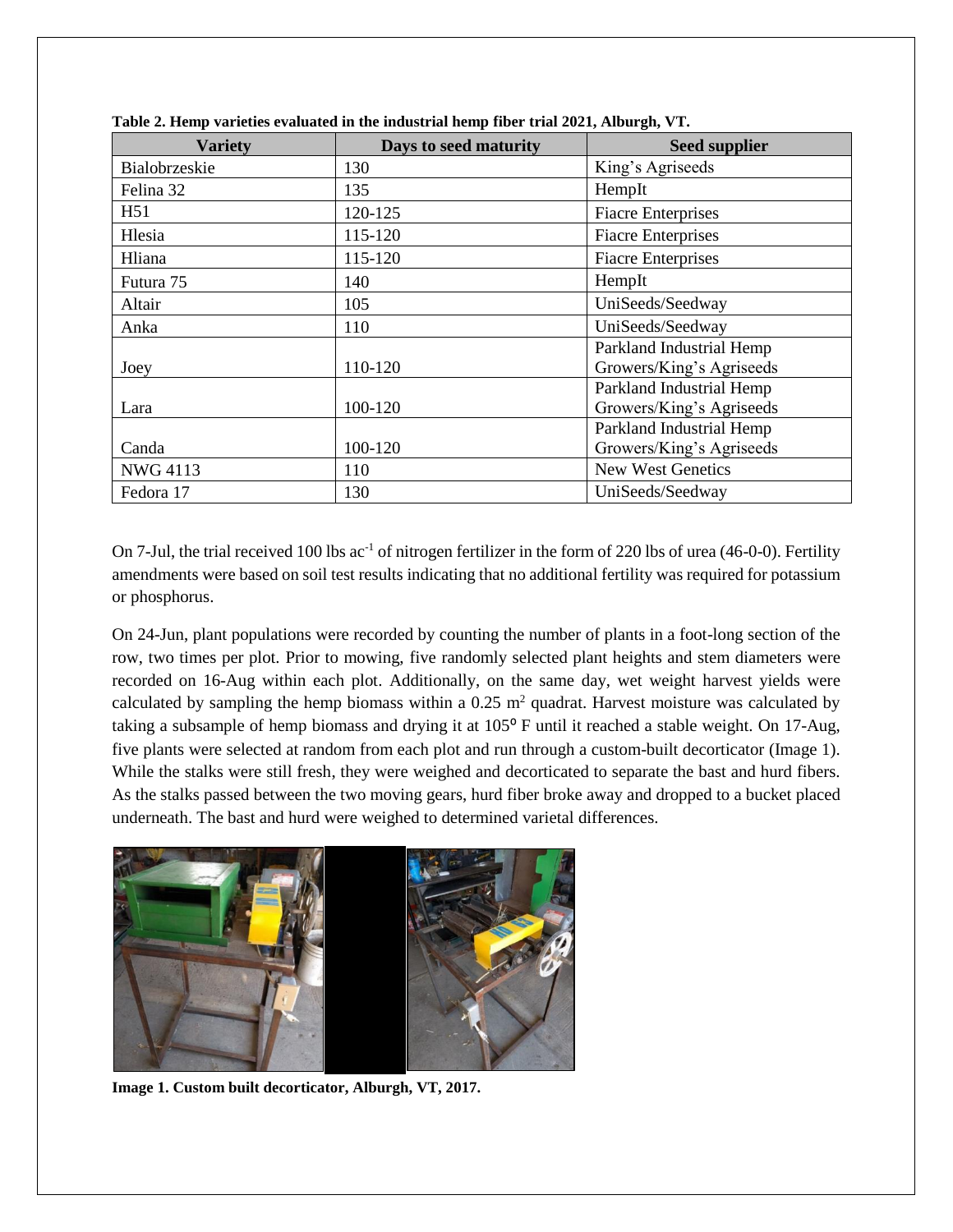The variety trial data were analyzed using mixed model analysis using the mixed procedure of SAS (SAS Institute, 1999). Replications within trials were treated as random effects, and variety treatments were treated as fixed. Mean comparisons were made using the Least Significant Difference (LSD) procedure when the F-test was considered significant ( $p<0.10$ ).

Variations in yield and quality can occur because of variations in genetics, soil, weather, and other growing conditions. Statistical analysis makes it possible to determine whether a difference among treatments is real or whether it might have occurred due to other variations in the field. At the bottom of each table a LSD value is presented for each variable (i.e. yield). Least Significant Differences (LSDs) at the 0.10 level of significance are shown, except where analyzed by pairwise comparison (t-test). Where the difference between two treatments within a column is equal to or greater than the LSD value at the bottom of the column, you can be sure that for 9 out of 10 times, there is a real difference between the two treatments. Treatments that were not significantly lower in performance than the top-performing treatment in a particular column are indicated with an asterisk. In this example, hybrid C is significantly different from

hybrid A but not from hybrid B. The difference between C and B is equal to 1.5, which is less than the LSD value of 2.0. This means that these hybrids did not differ in yield. The difference between C and A is equal to 3.0, which is greater than the LSD value of 2.0. This means that the yields of these hybrids were significantly different from one another. The asterisk indicates that hybrid B was not significantly lower than the top yielding hybrid C, indicated in bold.

| <b>Treatment</b> | Yield  |
|------------------|--------|
| $\mathsf{A}$     | 6.0    |
| B                | $7.5*$ |
| $\mathbf C$      | 9.0    |
| <b>LSD</b>       | 2.0    |

#### **RESULTS**

Seasonal precipitation and temperature were recorded with a Davis Instrument Vantage Pro2 weather station, equipped with a WeatherLink data logger at Borderview Research Farm in Alburgh, VT (Table 3). June was hot and dry seeing above average temperatures and below average precipitation. From seeding and establishment in June until harvest in August, there were 1885 Growing Degree Days (GDDs) accumulated, which was 24 GDDs above normal.

**Table 3. Seasonal weather data collected in Alburgh, VT, 2021.**

| <u>。</u><br>Alburgh, VT           | June    | July    | August  |
|-----------------------------------|---------|---------|---------|
| Average temperature $(^{\circ}F)$ | 70.3    | 68.1    | 74.0    |
| Departure from normal             | 2.81    | $-4.31$ | 3.15    |
|                                   |         |         |         |
| Precipitation (inches)            | 3.06    | 2.92    | 2.29    |
| Departure from normal             | $-1.20$ | $-1.14$ | $-1.25$ |
|                                   |         |         |         |
| Growing Degree Days (Base 50°F)   | 597     | 561     | 727     |
| Departure from normal             | 73      | $-134$  | 85      |

Based on weather data from a Davis Instruments Vantage Pro2 with WeatherLink data logger. Alburgh precipitation data from August-October was provided by the NOAA data for Highgate, VT. Historical averages are for 30 years of NOAA data (1991-2020) from Burlington, VT.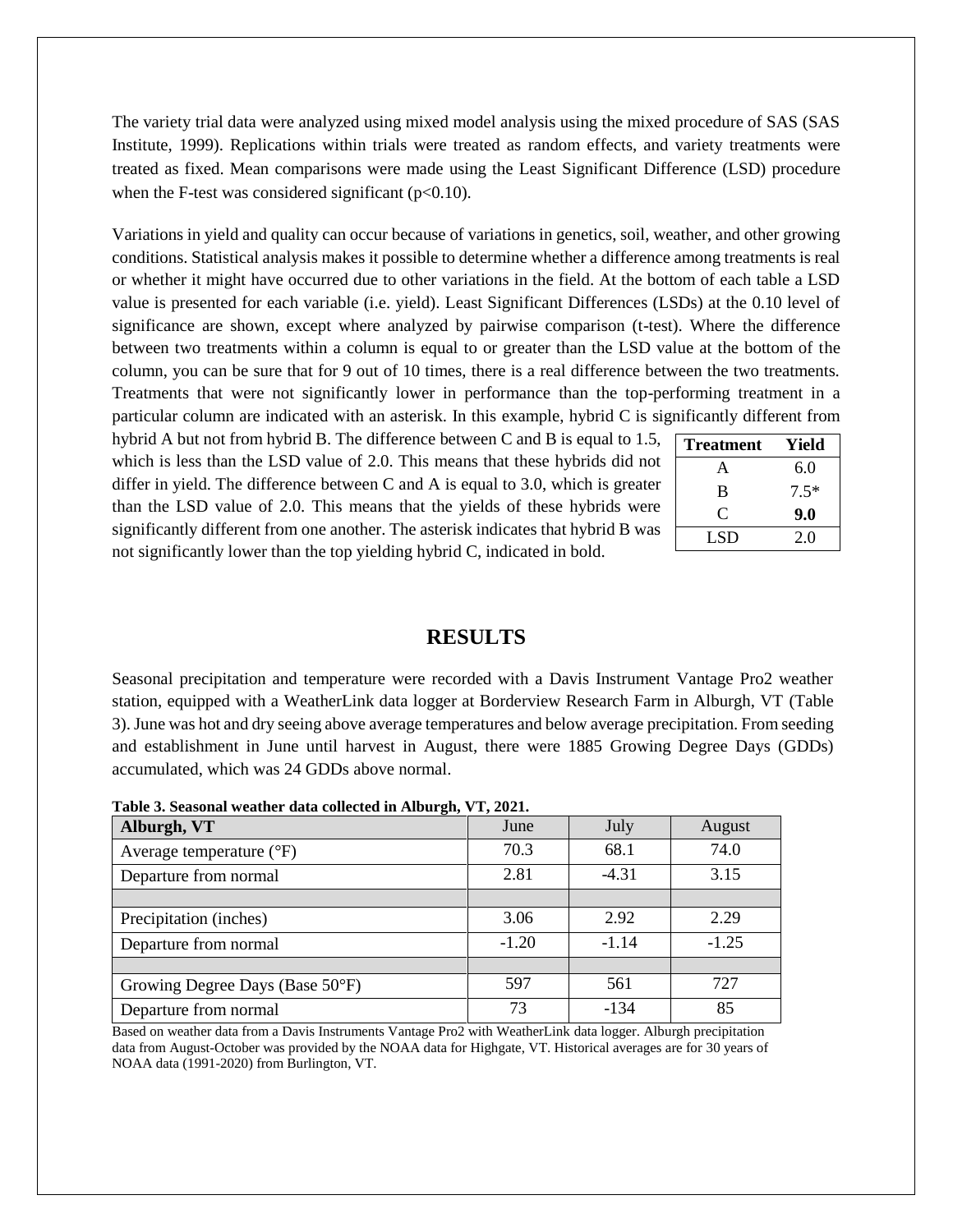| <b>Variety</b>                     | <b>Plant</b><br>height | <b>Stem</b><br>diameter | <b>Harvest</b><br>moisture | <b>Dry</b><br>plant<br>weight     | Dry<br>matter<br>yield        | <b>Harvest</b><br>population | <b>Harvest</b><br>population | <b>Bast</b><br>fiber |
|------------------------------------|------------------------|-------------------------|----------------------------|-----------------------------------|-------------------------------|------------------------------|------------------------------|----------------------|
|                                    | $\mathbf{cm}$          | mm                      | $\frac{0}{0}$              | <b>lbs</b><br>plant <sup>-1</sup> | $\text{lbs}$ ac <sup>-1</sup> | plants ac <sup>-1</sup>      | plants $ft^{-2}$             | $\frac{0}{0}$        |
| <b>Altair</b>                      | 160                    | 6.7                     | $67.4*$ †                  | 0.025                             | 8,691                         | 352,204*                     | 8*                           | 34.9                 |
| Anka                               | 190                    | 7.1                     | 66.2                       | 0.036                             | 11,434                        | 340,059*                     | 8*                           | $42.2*$              |
| <b>Bialobrzeskie</b>               | 185                    | 7.9                     | $69.6*$                    | 0.031                             | 10,244                        | 348,156*                     | 8*                           | 37.8                 |
| Canda                              | 162                    | 7.0                     | 64.8                       | 0.037                             | 8,190                         | 250,996                      | 6                            | 37.2                 |
| Fedora 17                          | 164                    | 7.9                     | 68.5*                      | 0.027                             | 11,758                        | 453,413                      | 10                           | 35.8                 |
| Felina 32                          | 175                    | 8.2                     | $68.0*$                    | 0.036                             | 9,897                         | 271,238                      | 6                            | 36.1                 |
| Futura 75                          | 212                    | 8.9                     | $69.0*$                    | 0.053                             | 13,225                        | 267,190                      | 6                            | 37.9                 |
| <b>H51</b>                         | 206*                   | 10.7                    | $69.2*$                    | $0.045*$                          | 10,988                        | 271,238                      | 6                            | $44.1*$              |
| <b>Hlesia</b>                      | 181                    | 8.1                     | $69.0*$                    | 0.031                             | 7,866                         | 259,093                      | 6                            | $40.3*$              |
| Hliana                             | 182                    | 8.1                     | $69.8*$                    | $0.052*$                          | 8,131                         | 170,030                      | $\overline{4}$               | 44.2                 |
| Joey                               | 158                    | 7.5                     | 64.3                       | 0.032                             | 7,549                         | 250,996                      | 6                            | 33.4                 |
| Lara                               | 194*                   | 7.2                     | 66.4                       | 0.037                             | 9,564                         | 267,190                      | 6                            | 42.9*                |
| <b>NWG 4113</b>                    | 173                    | 8.0                     | 70.0                       | 0.039                             | 8,978                         | 267,190                      | 6                            | 35.7                 |
| <b>LSD</b> ( $p=0.10$ ) $\ddagger$ | 21.5                   | 1.33                    | 3.24                       | 0.0134                            | NS <sub>§</sub>               | 114394                       | 2.63                         | 5.00                 |
| <b>Trial Mean</b>                  | 180                    | 7.94                    | 67.9                       | 0.037                             | 9,732                         | 289,923                      | 7                            | 38.7                 |

**Table 4. The impact of variety on plant characteristics and harvest yield of industrial hemp fiber, Alburgh, VT, 2021.** 

†\*Treatments marked with an asterisk did not perform statistically different than the top performing treatment shown in **bold** (p=0.10).

‡LSD; least significant at the p=0.10 level.

§NS – There was no statistical difference between treatments in a particular column (p=0.10).

Futura 75 was the variety with both the tallest average height and highest dry matter yield of 13,225 lbs ac-1 (Table 4). Plant heights also varied across the thirteen varieties within the trial with Futura 75 having the highest average plant height at 212 cm, surpassing other top performers including H51, and Lara. However, overall there was no significant difference between Futura 75 and the lowest yielding variety, which was Canda, at 8,190 lbs ac<sup>-1</sup>. When growing hemp for fiber, it is important to consider the end use of the biomass along with yield. Bast fiber applications tend to be for finer materials like textiles, while the hurd fiber material is best suited for applications like hempcrete, paper making, composite board, or animal bedding. With an average stem diameter of 10.7 mm, variety H51 yielded a statistically thicker stalk than all other varieties trialed. Characteristically thick stems would be preferable for hurd-based end products. Stem diameter can depend on genetic composition, but is also influenced by seeding rate and the rate of germination. Intentionally crowding the plants will encourage tall and thin stalk growth; a desired outcome for bast-based end products, like textiles.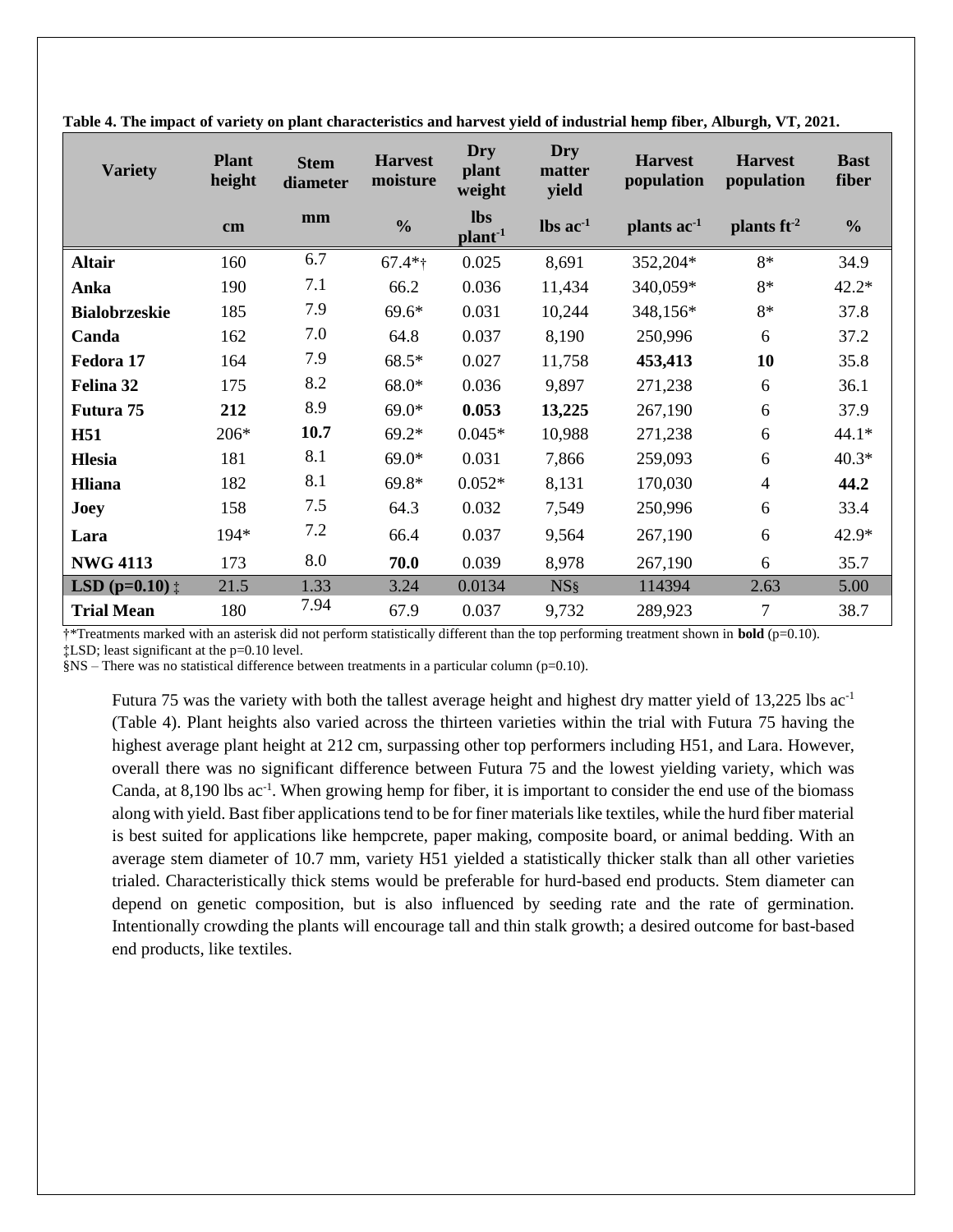

**Figure 1. Dry matter biomass yields and bast fiber yields for hemp fiber variety trial Alburgh, VT 2021. Varieties with the same letter are statistically similar (p=0.10).**

Hliana was the variety with the highest percent bast fiber in the trial (Figure 1), but the lowest harvest population at 4 plants sq ft<sup>-1</sup>. It also had a statistically similar individual plant weight to top performer Futura 75, which indicates that at a higher germination rate, Hliana would have yielded statistically similarly to the highest yielding varieties across the board. Typical target populations for fiber production can range from 15-35 plants per square foot with highest populations often favoring bast fiber production and lowest end favoring hurd production.

## **DISCUSSION**

Hemp grown for fiber are usually cut or harvested after the first male flowers have formed and begun to shed pollen but before female flowers have been pollenated and develop seed, typically around 70 days. Plants will largely still be green and less mature than those grown for grain production where all male plants have senesced and seeds have matured. Hemp fiber production also requires a retting process prior to baling and processing in order to separate the fibers. Retting most often takes place in the field. By leaving the plants on the ground and occasionally turning, the plant cell tissues that bind the bast fiber to the hurd break down. The speed of the field retting process is influenced by moisture and temperature which directly impacts microbial activity responsible for breaking down plant material. Warm and moist conditions will encourage increased microbial activity and thus speed the retting process, which can take anywhere from 7-45 days. With these factors in mind, appropriate infrastructure and equipment are required in order to effectively harvest and process hemp fiber. That being said, yields from this trial suggest that there is potential for hemp fiber to be grown in the Northeast and to reach similar yields to other growing regions.